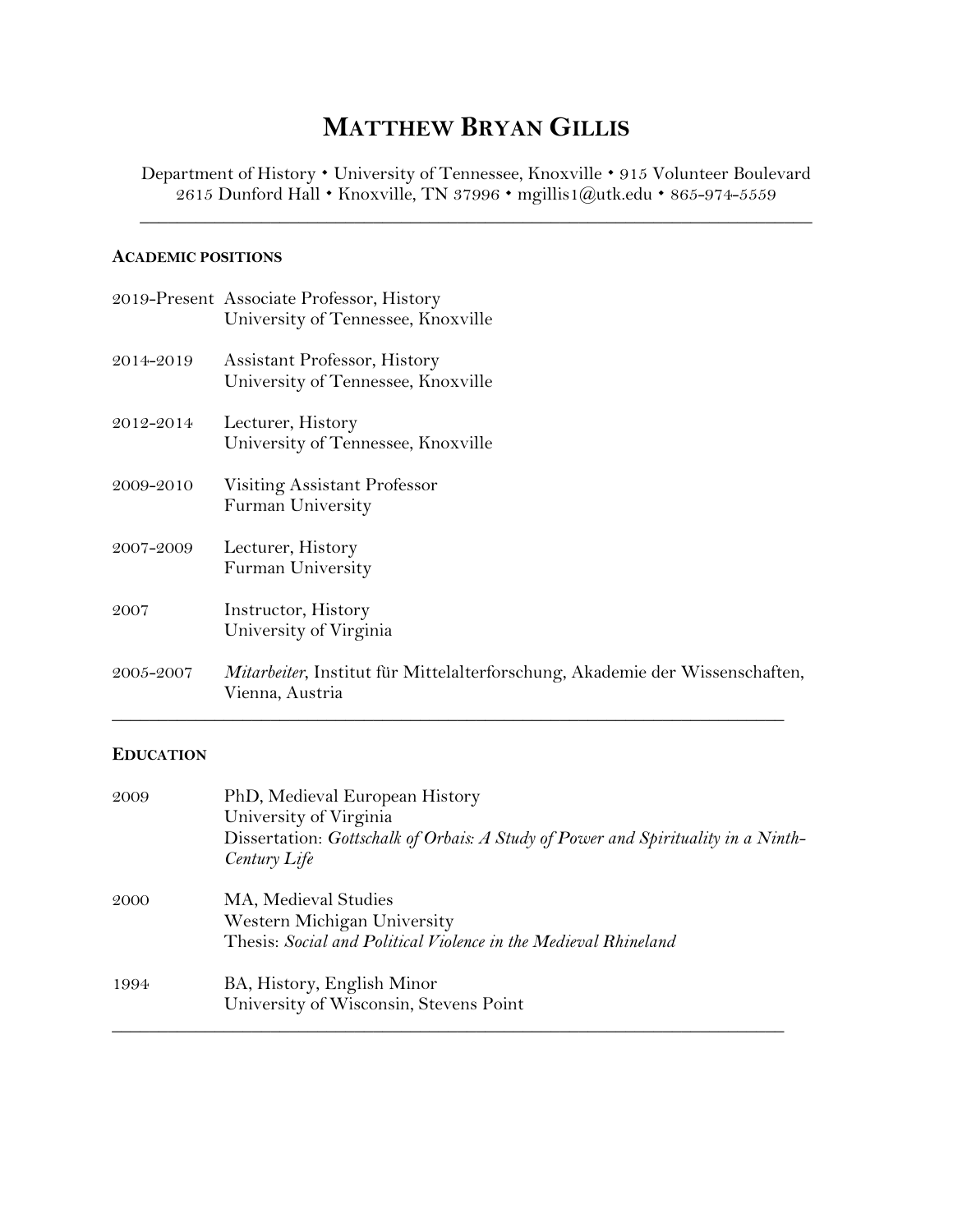## **PUBLICATIONS**

Books

- "The Pathos of Christian Heroism: Essays on Abbo of Saint-Germain's *Wars of the City of Paris*" (in progress).
- *Religious Horror and Holy War in Viking Age Francia* (Trivent Publishing, 2021).
- *Heresy and Dissent in the Carolingian Empire: The Case of Gottschalk of Orbais* (Oxford University Press, 2017).

Edited and co-edited volumes

- Matthew Gillis, Anja Rathmann-Lutz and Laury Sarti, *Beyond Time and Space: Medieval Studies by and in Memory of Miriam Czock* (Budapest, in process).
- § *Carolingian Experiments* (Brepols Publishing, forthcoming, 2022).
- Richard Corradini, Matthew Gillis, Rosamond McKitterick, and Irene van Renswoude, *Ego Trouble: Authors and Their Identities in the Early Middle Ages*. Forschungen zur Geschichte des Mittelalters. (Vienna, 2010).

Peer-reviewed articles

- § "The Worm and the Corpse: Carolingian Speculations about Gehenna's Undead Cemetery," *The Journal of Medieval History* (forthcoming)
- "Confessions and the creation of the will: a weird tale," *postmedieval: a journal of medieval cultural studies* 5:1, 2014.

Book chapters

- "Time and Eternity Entwined: Haimo of Saint-Germain's *Miraculis de sancti Germani*," in *Beyond Time and Space: Medieval Studies by and in Memory of Miriam Czock*, ed. Matthew Gillis, Anja Rathmann-Lutz and Laury Sarti, (Budapest, in process).
- "Dreaming of Saint Germain in Paris in the Eighth and Ninth Century," *In this Modern Age*, ed. Courtney Booker and Anne Latowsky (submitted)
- "Pleasures of Horror: A Reading of Florus of Lyons' *Querela de divisione imperii*," in *Carolingian Experiments*, ed. Matthew Bryan Gillis (Brepols, forthcoming).
- "The Uncanny Witness: Gottschalk of Orbais and the Scriptural Poetics of Election," in *L'Ecriture d'Origène à Laurent Valla*, ed. Gilbert Dahan (Brepols, forthcoming).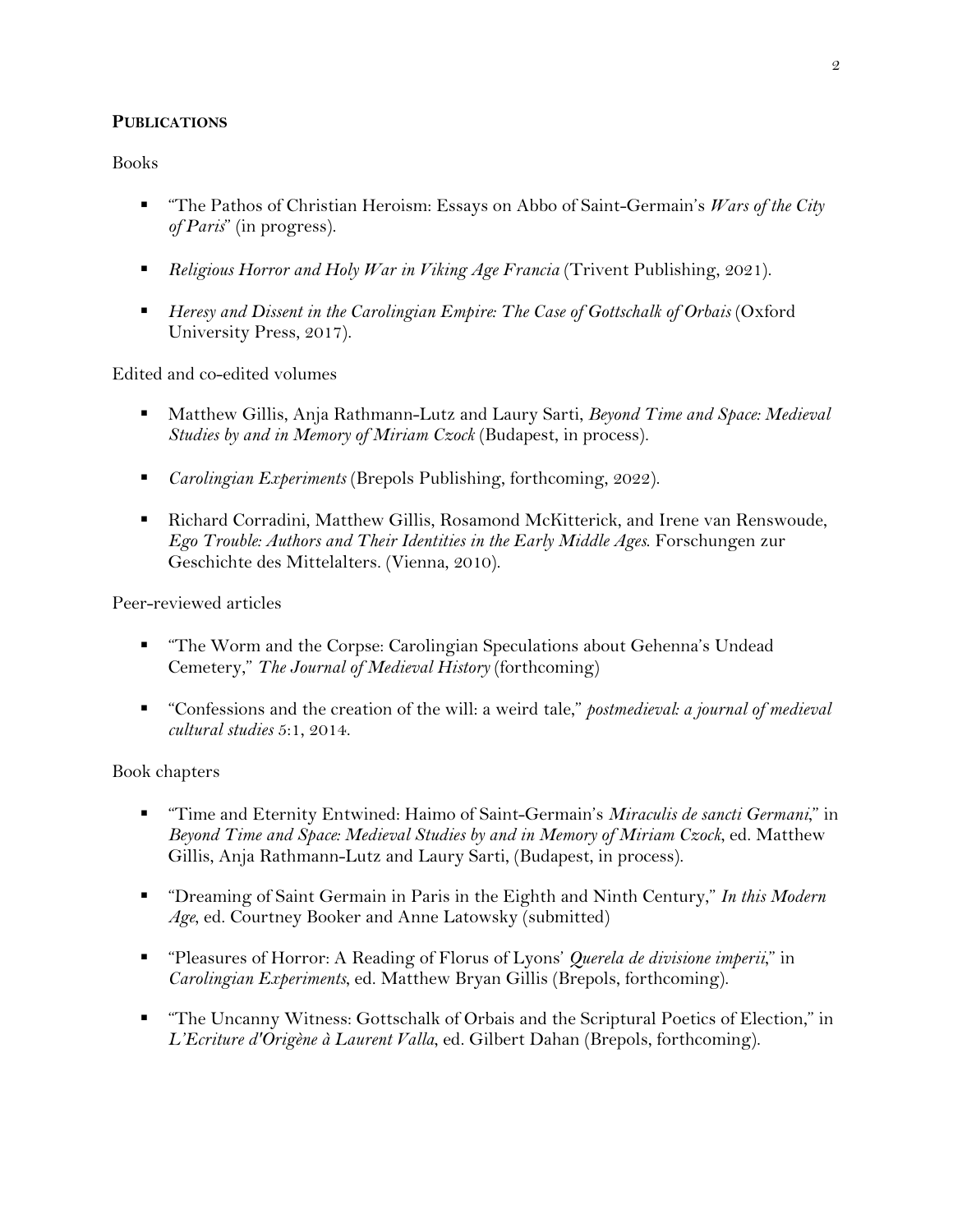- § "Headless and on the Road: Troublesome Monks in the Carolingian Era," in Peter Erhart and Jakob Kuratli Hüeblin, ed., *Nach Rom gehen: Monastische Reisekultur von der Spätantike bis in die Neuzeit* (Vienna, 2021).
- § "Heresy in the Flesh: Gottschalk of Orbais and the Predestination Controversy in the Archdiocese of Rheims," in Rachel Stone and Charles West, eds., *Hincmar of Rheims: Life and Work* (Manchester University Press, 2015).
- § "Noble and Saxon: The Meaning of Gottschalk of Orbais' Ethnicity at the Synod of Mainz, 829," in Rosamond McKitterick, Richard Corradini, Irene van Renswoude and Matthew Gillis, eds., *Ego trouble: Authors and Their Identities in the Early Middle Ages*. Forschungen zur Geschichte des Mittelalters (Vienna, 2010).

## Translations

■ Medieval Latin translations for Thomas Fudge, ed., *The Crusade against Heretics in Bohemia, 1418-1437: Sources and Documents for the Hussite Crusades* (Aldershot: Ashgate, 2002).

## Reference

§ "Heretics and Heresy to 1100," *The Routledge Medieval Encyclopedia Online*, edited by Thomas Noble.

 $\_$  , and the set of the set of the set of the set of the set of the set of the set of the set of the set of the set of the set of the set of the set of the set of the set of the set of the set of the set of the set of th

#### **AWARDS/HONORS**

| 2006 | Graduate School of Arts and Sciences Dissertation Year Fellowship, University<br>of Virginia      |
|------|---------------------------------------------------------------------------------------------------|
| 2005 | Fulbright (IIE) Award for Austria                                                                 |
| 1999 | Mary Steckelberg Award for Latin, Department of Foreign Languages, Western<br>Michigan University |
| 1998 | FLAS (Foreign Language and Area Studies) Award, Indiana University                                |

# **RECENT AND UPCOMING TALKS**

- "The Monsters of Carolingian Theology—Human, all too Human," for the session "Carolingian Theologies," Sewanee Medieval Colloquium, April 8-9, 2022
- § "Time and Eternity Entwined: Haimo of Saint-Germain's *De miraculis sancti Germani*," for the International Medieval Congress, Leeds, July 5-8, 2021.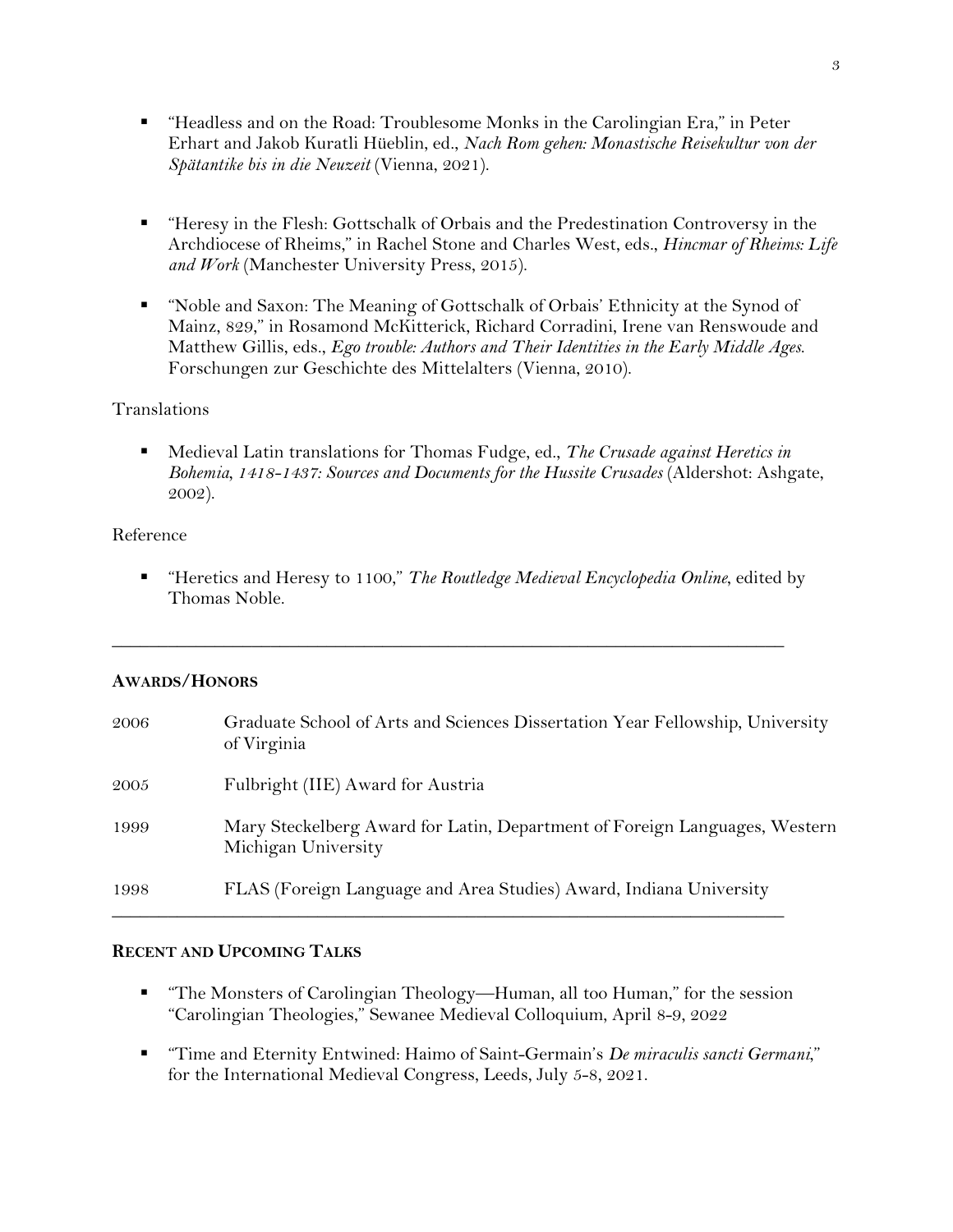- § "Uncanny Desires: The Poetics of Saint Germain's Relics and Power in Ninth-Century Paris," for the session "Monks and Saints," International Congress on Medieval Studies, Kalamazoo, May 13-15, 2021
- "Watching Danes Die: Abbo of Saint-Germain's Art of Violent Death," for the session "Carolingian Poetic Borders III," International Medieval Congress, Leeds, July 6-9, 2020 (NB: Conference Cancelled Because of Covid)
- "Uncanny Desires: The Poetics of Saint Germain's Relics and Power in Ninth-Century Paris," for the session "Monks and Saints," International Congress on Medieval Studies, Kalamazoo, May 7-10, 2020 (NB: Conference Cancelled Because of Covid)
- "Re-Presenting War in Abbo of Saint-Germain's *Bella parisiacae urbis*," for the session "Birds and Battles: Carolingian Poetic Materialities," International Medieval Congress, Leeds, July 1-4, 2019
- § "They Devour My People Like Bread: Suffering and the Sacred," for the session "Biblical Exemplars, the 'Abject,' and the 'Other,'" University of British Columbia's Medieval Workshop, "Theologies of the Political: From Augustine to Agamben, and Beyond," 29- 30 March 2019
- "Abbo of Saint-Germain-des-Prés's Poetics of Martyrdom," for the session "Diversification," International Medieval Congress, Leeds, July 2-5, 2018.
- § "Lament and Praise in Abbo of Saint-Germain-des-Prés's *Bella urbis Parisiacae*," for the session "Confession in the Middle Ages, I: The Path to the Fourth Lateran Council, 1215," International Medieval Congress, Leeds, July 4, 2017
- "Powers Pleasures of Horror," 14<sup>th</sup> Annual Marco Symposium, "Carolingian Experiments," University of Tennessee, Knoxville, March 24-25, 2017
- § "The Worm and the Corpse: A Carolingian Materiality of Sin," for the session "Flesh and Materiality," The Material World of the Early Middle Ages, Pacific University in Forest Grove, Oregon, October 7-9, 2016
- § "Spawning Dark Age Theologies: Horror as a Historical Approach," for the roundtable "Far Out!" 51st International Congress on Medieval Studies, Kalamazoo, May 12-15, 2016
- "Horror and Infidelity in the Stuttgart Psalter," 34<sup>th</sup> International Conference of the Haskins Society, Carleton College, November 6-8, 2015
- § "'Ego autem sum vermis et non homo': Carolingian Theologies of the Worm," for the session "Dark Age Deity," 50th International Congress on Medieval Studies, Kalamazoo, May 14-17, 2015
- § "What was the Worm for in a Dark Age?" Salongespräch, American Academy in Berlin, December, 1 2014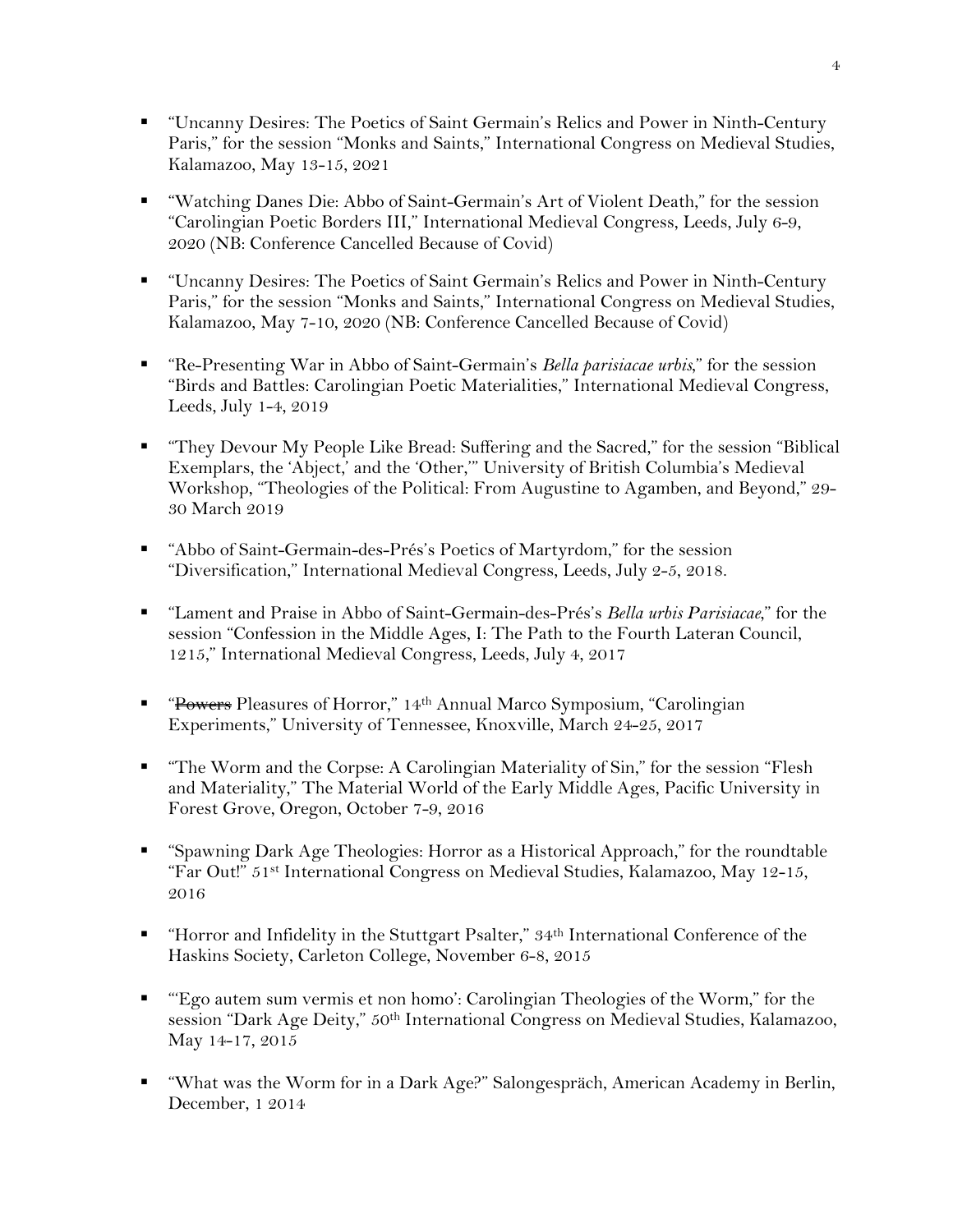- § "Headless and on the Road: Troublesome Monks in the Carolingian World," Nach Rom gehen—Monastische Reisekultur im Mittelalter, Internationales Kolloquium am Stiftsarchiv St. Gallen, Kloster Einsiedeln, Switzerland, Sept. 3-6, 2014
- "Songs of Subversion and Grace: A Ninth-Century Spirituality of Dissent," for the panel: "Shadow Cloister: Scandal, Subversion, and Theological Debate in Carolingian Monasticism," 128th annual meeting of the American Historical Association and American Society of Church History, Washington, D.C., January, 2014.
- *"Confessions* and the Creation of the Will: A Weird Tale," Research seminar in late antiquity, University of Tennessee, Knoxville. December, 2012.
- "The 'Self' as Missionary Strategy in the Ninth Century: The Case of Gottschalk of Orbais," for the panel: "Conversion (2): Multiple Identities/Continuities of the Self," 32nd annual meeting of the German Studies Association Meeting, St. Paul, Minnesota, September, 2008.
- § "Grace May Be Divine, but Election is Performed: Gottschalk of Orbais and Self-Transformation," Wittgenstein Week 2007, Institut für Mittelalterforschung, Akademie der Wissenschaften, Vienna, May, 2007.
- "The Many Faces of Gottschalk of Orbais: Strategies of Self-Representation in a Ninth-Century Life," Early Medieval History Seminar, Institute for Historical Research, University of London, May, 2006.
- § "*Imitatio Augustini* im neuenten Jahrhundert? Gottschalk von Orbais und seine Bekenntnisschriften," Patristischer- und Frühmittelalterlicher Arbeitskreis, Österreichische Akademie der Wissenschaften, Vienna, April 2006.
- § "A Fulda Heresy? Hrabanus Maurus' *Liber de oblatione puerorum* and the Construction of a Carolingian Heresy," Texts and Identities Conference IX, Vienna, Austria, January 2006.
- § "To Write the Kings: Classical Influences in Nithard's *Res Gestae*," 40th International Medieval Congress, Kalamazoo, Michigan, May 2005.

# **CONFERENCE PARTICIPATION**

■ Offered the Response for the session, "Early Medieval Politics," at the Sewanee Medieval Colloquium, April 9-10, 2021.

 $\_$  , and the set of the set of the set of the set of the set of the set of the set of the set of the set of the set of the set of the set of the set of the set of the set of the set of the set of the set of the set of th

§ Co-Organizer for "Religious Communities Across Space and Time in Africa, Europe, and the Middle East," Marco Symposium 2022, University of Tennessee, Knoxville, March 2022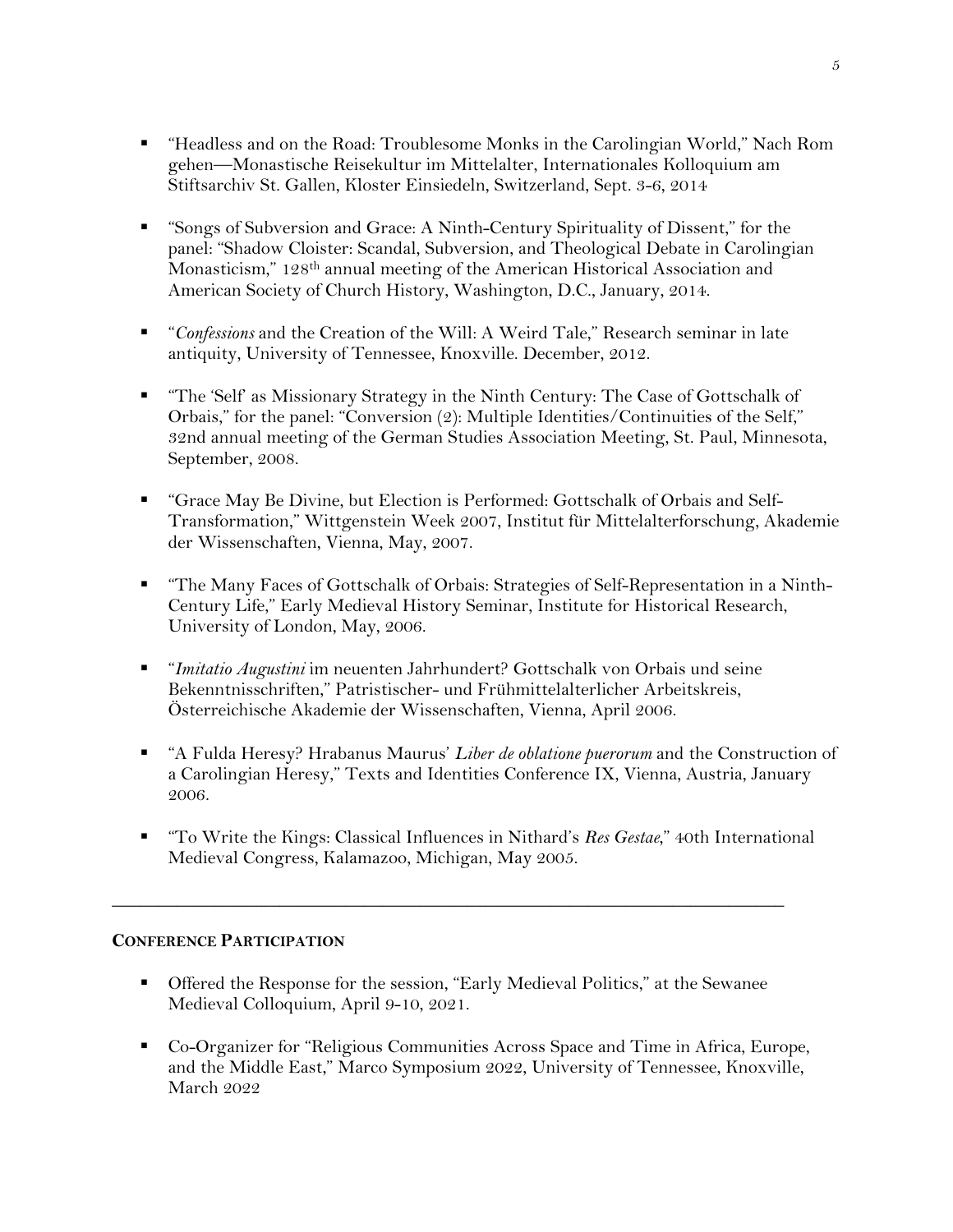- Organizer for the sessions "Carolingian Poetic Borders I-II," International Medieval Congress, Leeds, July 5-8, 2021.
- § Organizer for the sessions "Carolingian Poetic Borders I-III," International Medieval Congress, Leeds, July 6-9, 2020 (NB: Conference Cancelled Because of Covid)
- Moderator for the session "Praise Discourse in the Late Antique and Early Medieval Court," International Medieval Congress, Leeds, July 1-4, 2019.
- § Organizer for the session "Birds and Battles: Carolingian Poetic Materialities," International Medieval Congress, Leeds, July 1-4, 2019.
- Organizer for "Carolingian Experiments," 2017 Marco Institute Symposium, University of Tennessee, Knoxville, March 24-25, 2017
- Workshop Participant, "The Transformation of the Carolingian World, 850-1250," Princeton University, May 10-11, 2016
- Organizer for the session "Dark Age Deity," 50<sup>th</sup> International Congress on Medieval Studies, Kalamazoo, Michigan, May 14-17, 2015
- Co-organizer for "Cry Havoc!: War, Diplomacy and Conspiracy in the Middle Ages and Renaissance," 2015 Marco Institute/Center for the Study of War and Society Joint Symposium, University of Tennessee, Knoxville, April 9-11, 2015
- Moderator for session "Urban Spaces and Cityscapes II," 11<sup>th</sup> Annual Marco Symposium *Reconceiving Pre-Modern Spaces*, University of Tennessee, Knoxville, March 6-8, 2014
- Respondent for session "Emotions of War and Peace in the Carolingian World," 40<sup>th</sup> Sewanee Medieval Colloquium, Sewanee, Tennessee, April 4-5, 2014
- § Moderator for session "Sainthood and Regional Identity II," Medieval Academy of America Annual Meeting, Knoxville, Tennessee, April 4-6, 2013
- Co-organizer for sessions, Carolingian Studies I-IV, 42nd International Congress on Medieval Studies, Kalamazoo, Michigan, May, 2007.

 $\_$  , and the set of the set of the set of the set of the set of the set of the set of the set of the set of the set of the set of the set of the set of the set of the set of the set of the set of the set of the set of th

# **BOOK REVIEWS**

§ Pierre Chambert-Protat, Jérémy Delmulle, Warren Pezé and Jeremy Thompson *La controverse carolingienne sur la prédestination. Histoire, textes, manuscrits.* Actes du colloque international de Paris, Collection Haut Moyen Âge, 32 (Turnhout: Brepols, 2018) for *Cristianesimo nella Storia* (forthcoming)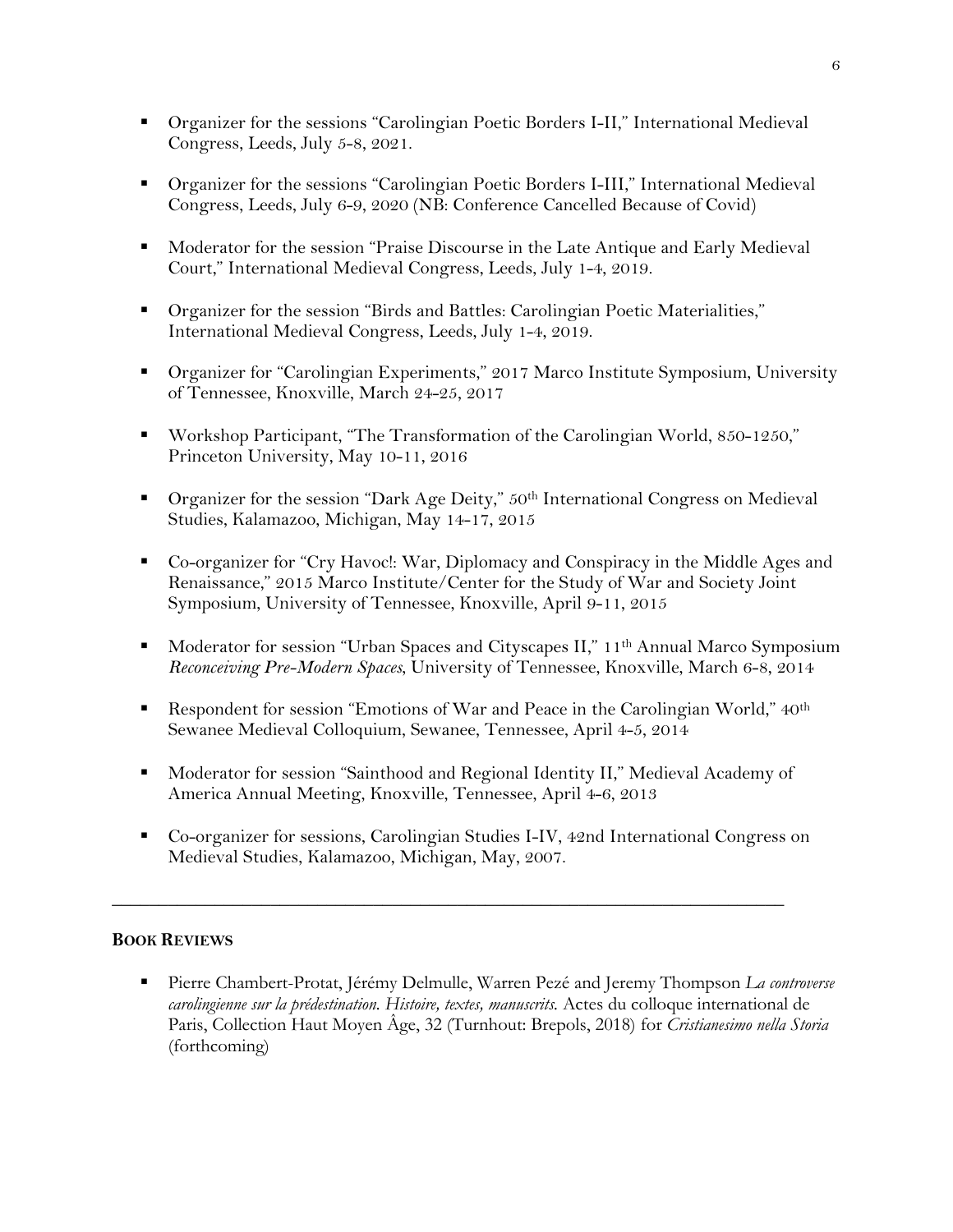- Mayke de Jong and Justin Lake, trans. and annot., *Confronting Crisis in the Carolingian Empire: Paschasius Radbertus' Funeral Oration for Wala of Corbie* (Manchester, 2020) for *The Medieval Review* (forthcoming)
- § Rob Meens, Dorine van Espelo, Bram van den Hoven van Genderen, Janneke Raaijmakers, Irene van Renswoude and Carine van Rhijn (eds.), *Religious Franks: Religion and Power in the Frankish Kingdoms: Studies in Honour of Mayke de Jong* (Manchester, 2016) for *The Medieval Review*.
- § Ingrid Rembold, *Conquest and Christianization: Saxony and the Carolingian World, 772-888* (Cambridge, 2018) for *Speculum* 94 (2019), pp. 1211-1212.
- Nathan Ristuccia, *Christianization and Commonwealth in Early Medieval Europe: A Ritual Interpretation* (Oxford, 2018) for *Reading Religion* (2019).
- Owen M. Phelan, *The Formation of Christian Europe: The Carolingians, Baptism,*  $\mathcal{F}$  the Imperium Christianum (Oxford, 2014) for *Catholic Historical Review* 103 (2017), pp. 110- 111.

 $\_$  , and the set of the set of the set of the set of the set of the set of the set of the set of the set of the set of the set of the set of the set of the set of the set of the set of the set of the set of the set of th

## **COURSES**

- War in the Early Medieval World (upper division undergraduate)
- Heroes, Monsters and Horror in the Early Middle Ages (graduate)
- Medieval Religion, Modern Theory (graduate)
- The Medieval Game of Thrones (undergraduate capstone seminar)
- Medieval Horror (undergraduate seminar)
- Vengeance and Violence in Dark Age Worlds (undergraduate seminar)
- Thought and Culture in the Carolingian World (graduate)
- Dark Age Empire (upper division undergraduate course on Carolingian Europe)
- The World of the Vikings (upper division undergraduate)
- Warfare in the Early Middle Ages (upper division undergraduate)
- European Medieval Intellectual History (upper division undergraduate)
- The Early Middle Ages (upper division undergraduate)
- The Medieval World (undergraduate survey)
- The Ancient World (undergraduate survey)
- Western Civilizations to 1700 (undergraduate survey)
- The West and the World (undergraduate survey)
- Tolkien and Medieval Fantasy (first year seminar)

#### **SERVICE**

2020- Chair of organizing committee for "Religious Communities Across Space and Time in Africa, Europe, and the Middle East," Marco Symposium 2022, University of Tennessee

 $\_$  , and the set of the set of the set of the set of the set of the set of the set of the set of the set of the set of the set of the set of the set of the set of the set of the set of the set of the set of the set of th